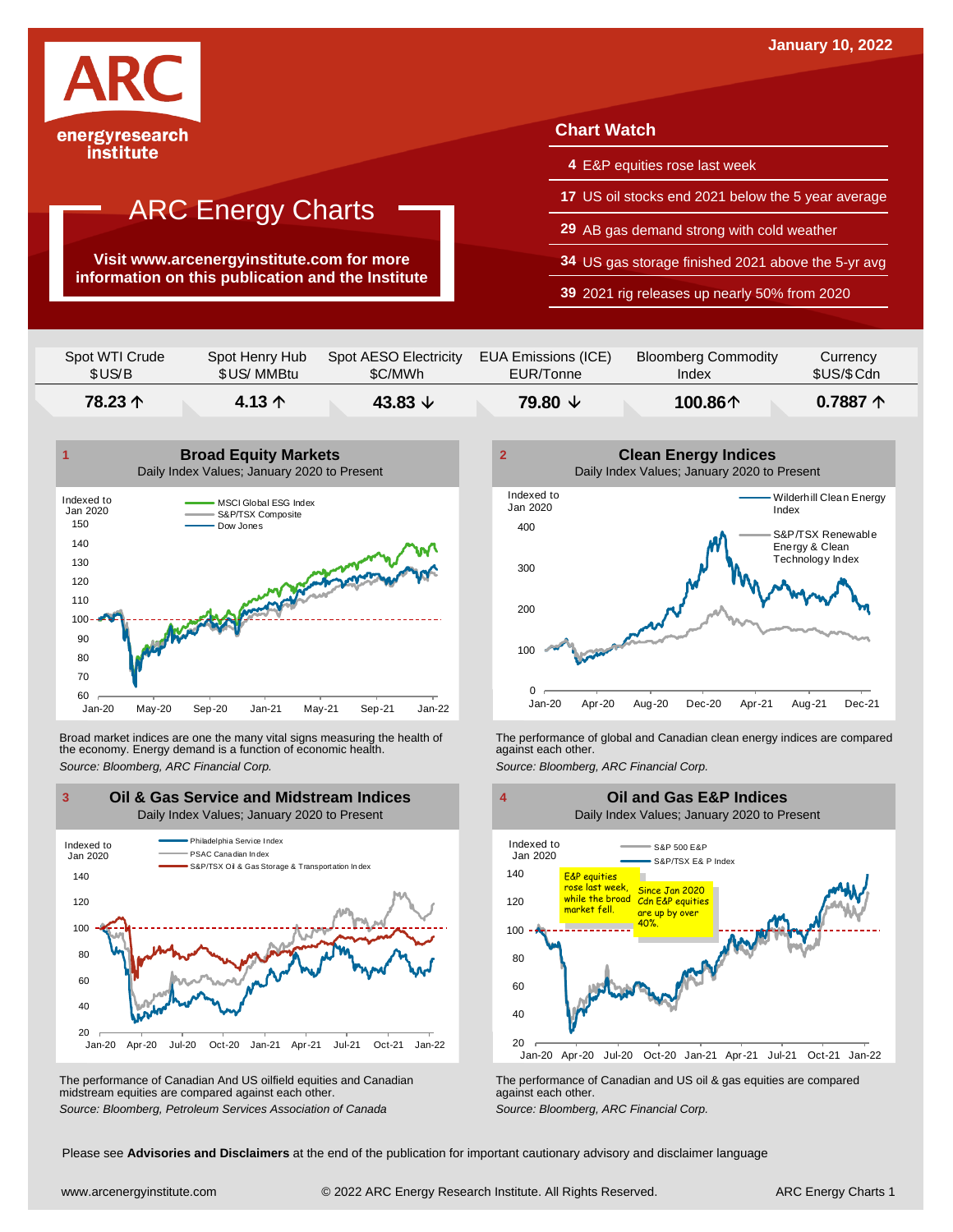**Energy Transition**

# energyresearch institute



BCOM is <sup>a</sup> widely tracked benchmark for the commodities market. It is composed of <sup>23</sup> exchange-traded contracts on physical commodities. *Source: Bloomberg*



EU Allowances (EUA) are carbon credits equivalent to one tonne of CO2 used in the European Union Emissions Trading Scheme (EU ETS). *Source: Bloomberg*



ERCOT is the grid operator for 90% of the electricity sold in Texas. The price shown is for the North Hub and is the wholesale price. *Source: Bloomberg*



ARC Energy Charts

This series is <sup>a</sup> measure of expected inflation (on average) over the five-year period that begins five years from today. *Source: Federal Reserve Bank of St. Louis, (FRED) Economic Data*



The carbon dioxide data on Mauna Loa constitutes the longest record of direct measurements of CO2 in the atmosphere. *Source: NOAA*



The Alberta Electric System Operator (AESO) manages and operates the provincial power grid. *Source: Bloomberg*

### **Alberta Electricity: AESO Average Pool Price** Daily and 30-Day Average; January 2020 to Present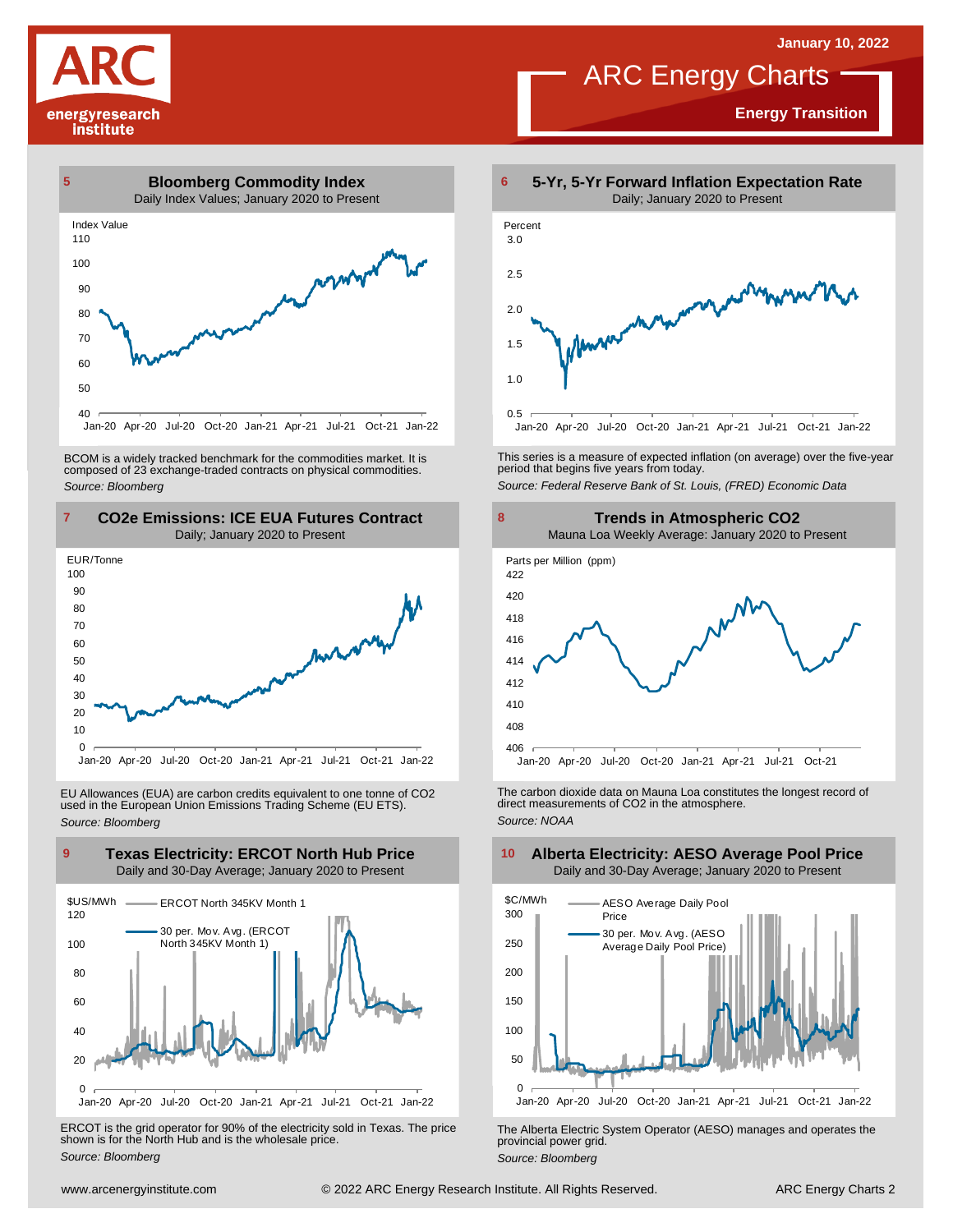

**Crude Oil**

### **WTI Crude Oil Price and Differential to Brent 11**



North American crude oil prices can sometimes disconnect from global prices depending on regional supply and demand dynamics. *Source: Bloomberg*

### **CDN Heavy Oil Price Differential to WTI 13 14**

Western Canadian Select (WCS) Differential; Rolling 12-Month History



The differential should reflect quality differences and transportation costs. Greater discounts can result from infrastructure or refinery outages. *Source: Bloomberg*



Natural gas liquids have become critical contributors to producer's cash flow. Most of Canada's oil production comes from Alberta; split between oil sands<br>Prices are influenced by the price of oil as well as local supply a



Forward prices for WTI are plotted for the next 36 contracts, and compared against the same contracts one month prior. *Source: Bloomberg*

#### **CDN Light Crude Oil Price Differential to WTI** WTI and Edmonton Light differential; Rolling 12-Month History



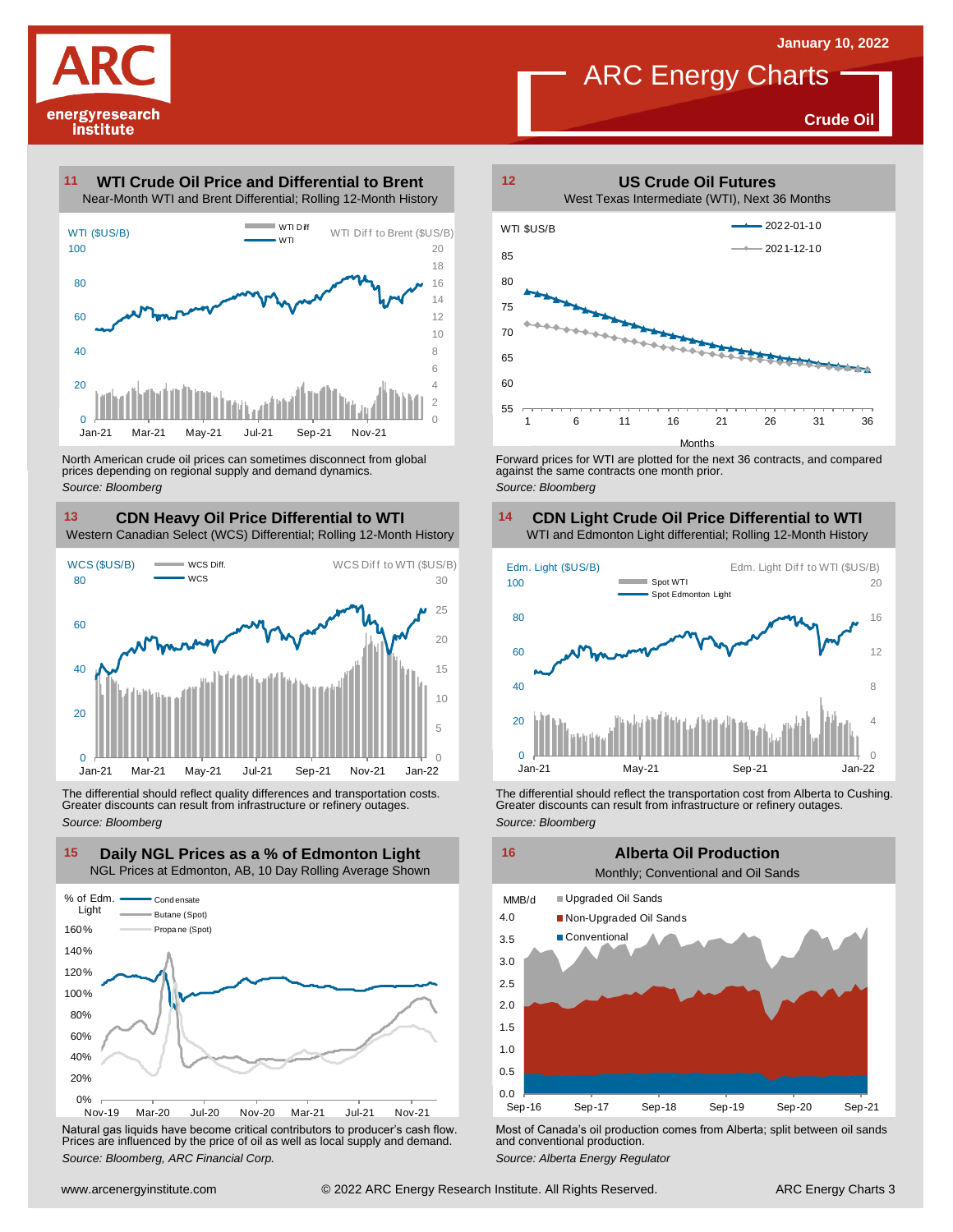**Crude Oil**

# energyresearch institute



US crude oil stock levels can affect crude oil prices. Stock levels for the Gasoline, diesel and jet fuel consumption represent the majority of oil use in<br>current year are represented by the blue line.<br>Source: U.S. Energy



Weekly production is modelled by the EIA. It is less accurate then monthly Crude oil imports from Canada are taking market share from overseas<br>The imports in the more from overseas imports imports.<br>Source: U.S. Energy Info



OECD stock levels can affect crude oil prices. *Source: International Energy Agency*



**ARC Energy Charts** 





OPEC's production levels relative to its sustainable and spare capacity influences global crude prices. Note: scale has been expanded. *Source: Bloomberg, Russia Ministry of Energy*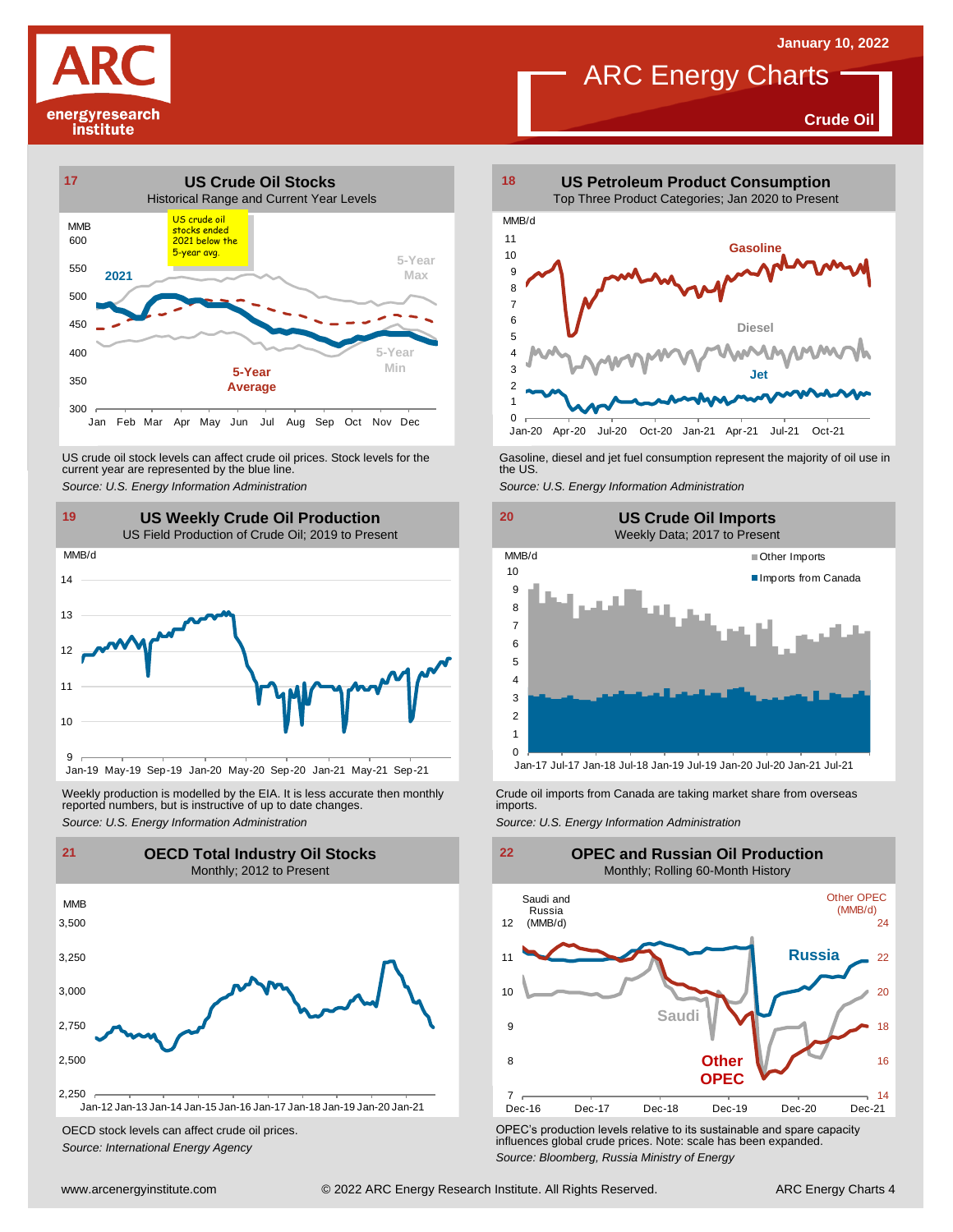

**Natural Gas**





Near-month prices at AECO track Henry Hub prices, the exchange rate and<br>the cost of transportation. Local factors can also affect price.<br>Source: Bloomberg<br>**25 Global Natural Gas Prices**<br>Japan/Korea, UK NBP, Henry Hub; 10-D the cost of transportation. Local factors can also affect price. *Source: Bloomberg*

**25 Global Natural Gas Prices**



International natural gas prices strongly impact the economics of proposed LNG projects.





The ability of gas producers to move gas out of the WCSB to eastern markets Between exports to Mexico and LNG shipments, the US is growing as a<br>and the US is a major factor in local natural gas prices.<br>Source: Bloomberg Va



Forward contract prices are plotted for the next <sup>36</sup> months, and compared against the curve one month prior. *Source: Bloomberg*





AECO forward prices mimic Henry Hub futures minus a differential.

*Source: Bloomberg*



### **US Natural Gas Exports – Excluding Canada** Daily; Jan 2018 to Present  $\frac{28}{\text{Bcf/d}}$

Jan-18 Jun-18 Nov-18 Apr-19 Sep-19Feb-20 Jul-20 Dec-20May-21 Oct-21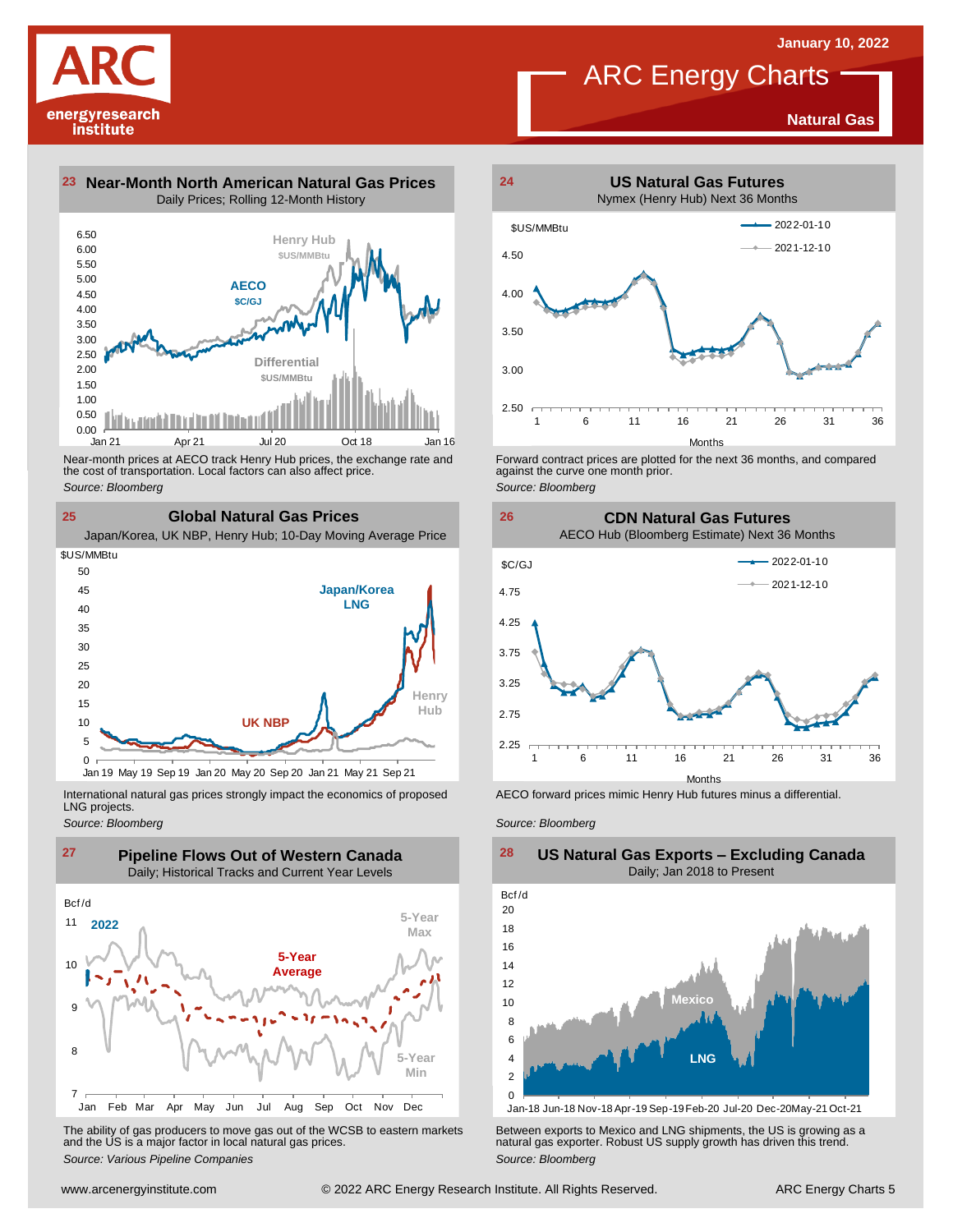**Natural Gas**





Alberta natural gas demand has grown steadily in recent years, largely<br>
driven by new oil sands demand and power generation projects.<br>
Source: *Bloomberg*<br>
Source: *Bloomberg*<br>
Daily Western CDN Production<br>
Estimated Using Alberta natural gas demand has grown steadily in recent years, largely **Domestic US demand fluctuates in the summer** and during the winter as driven by new oil sands demand and power generation projects.<br>Ariven by new oil

### **31 32 Daily Western CDN Production** Estimated Using Major Pipeline Receipts  $\frac{31}{\text{Bcf/d}}$



pipelines.



Canada's natural gas storage level provides <sup>a</sup> good metric if the country is well stocked. Abnormally high or low storage can affect the basis. *Source: Bloomberg*



**ARC Energy Charts** 





This includes receipts on the TCPL, Alliance, WestCoast and TransGas US production started ramping up in late 2007 and continues to grow year<br>pipelines.<br>Source: Various Pipeline Companies strates



The EIA reports changes in US natural gas inventories held in underground storage facilities on <sup>a</sup> weekly basis.

*Source: U.S. Energy Information Administration*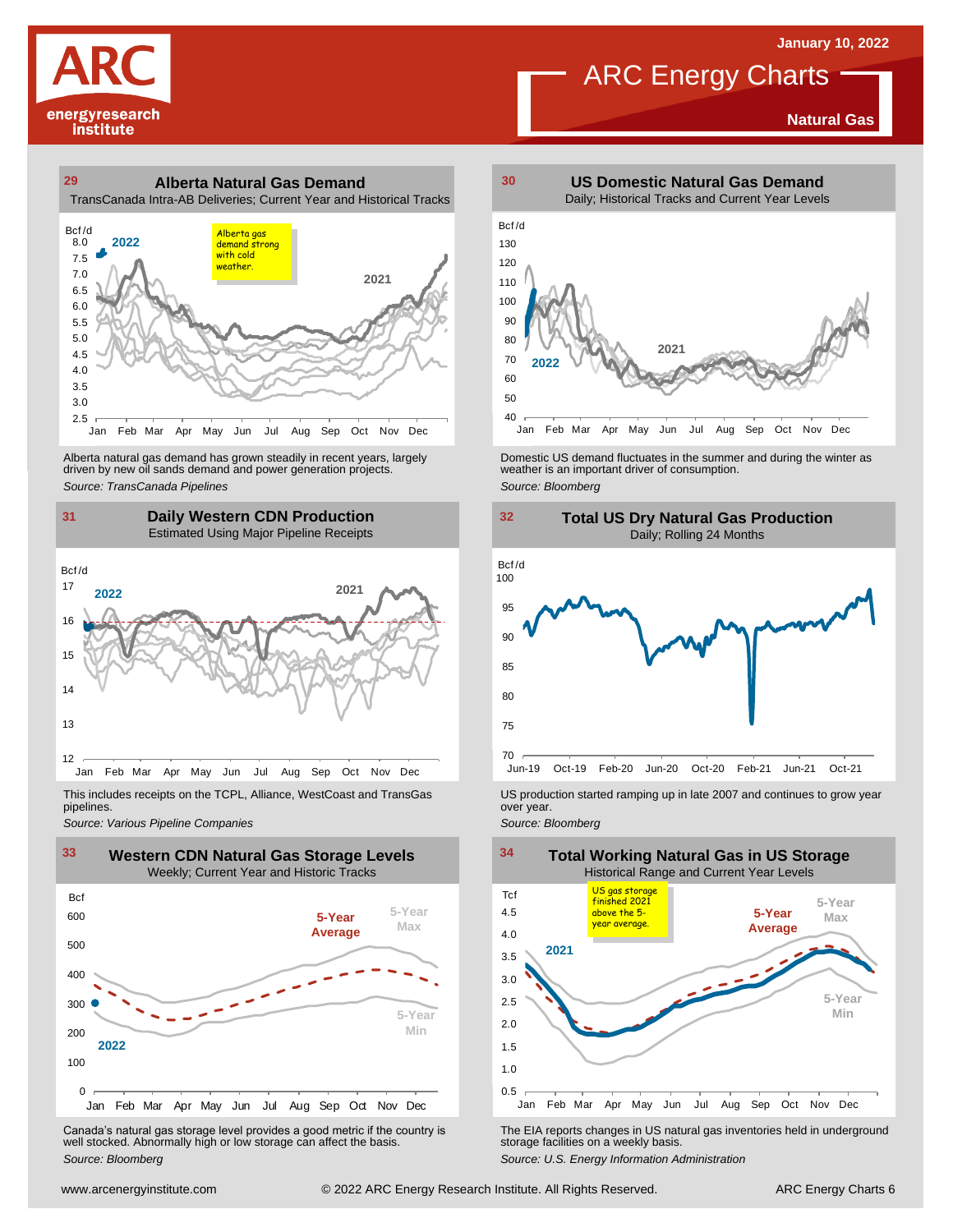**Oilfield Activity**



### **35 36 Canada: Weekly Gas Drilling Activity**

Baker Hughes Drilling Rig Count; Current Year and Historical Range



Unlike US drilling activity, Canadian rigs are dispatched seasonally. Capital<br>allocation by operators is driven by views of future oil and gas prices. 0<br>Jan Feb Mar<br>Unlike US drilling activi<br>allocation by operators<br>Source: Baker Hughes



Unlike US drilling activity, Canadian rigs are dispatched seasonally. Capital Tracking US oil drilling by major play provides insight into the composition of<br>allocation by operators is driven by views of future oil and gas



Total rig-releases for exploratory and development wells are highlighted in this chart. Rig releases for the current year are shown in red. *Source: Daily Oil Bulletin/JWN* Jan Feb Mar Apr May Jun Jul Aug Sep Oct Nov Dec

**United States: Weekly Gas Drilling Activity** Baker Hughes Gas Rig Counts; 2020 to Present

ARC Energy Charts



Tracking US gas drilling by major play provides insight into the composition of US gas supply and growth trends. *Source: Baker Hughes*



Tracking US oil drilling by major play provides insight into the composition of US oil supply and growth trends. *Source: Baker Hughes*

**United States: Monthly Wells Drilled**

0 200 400 600 800 1000 1200 1400 1600 Wells Drilled  $2018 = 2019 = 2020 = 2021$ 

Total wells drilled in US Drilling Productivity Report regions are shown. These are the most active onshore US plays. *Source: EIA* Jan Feb Mar Apr May Jun Jul Aug Sep Oct Nov Dec